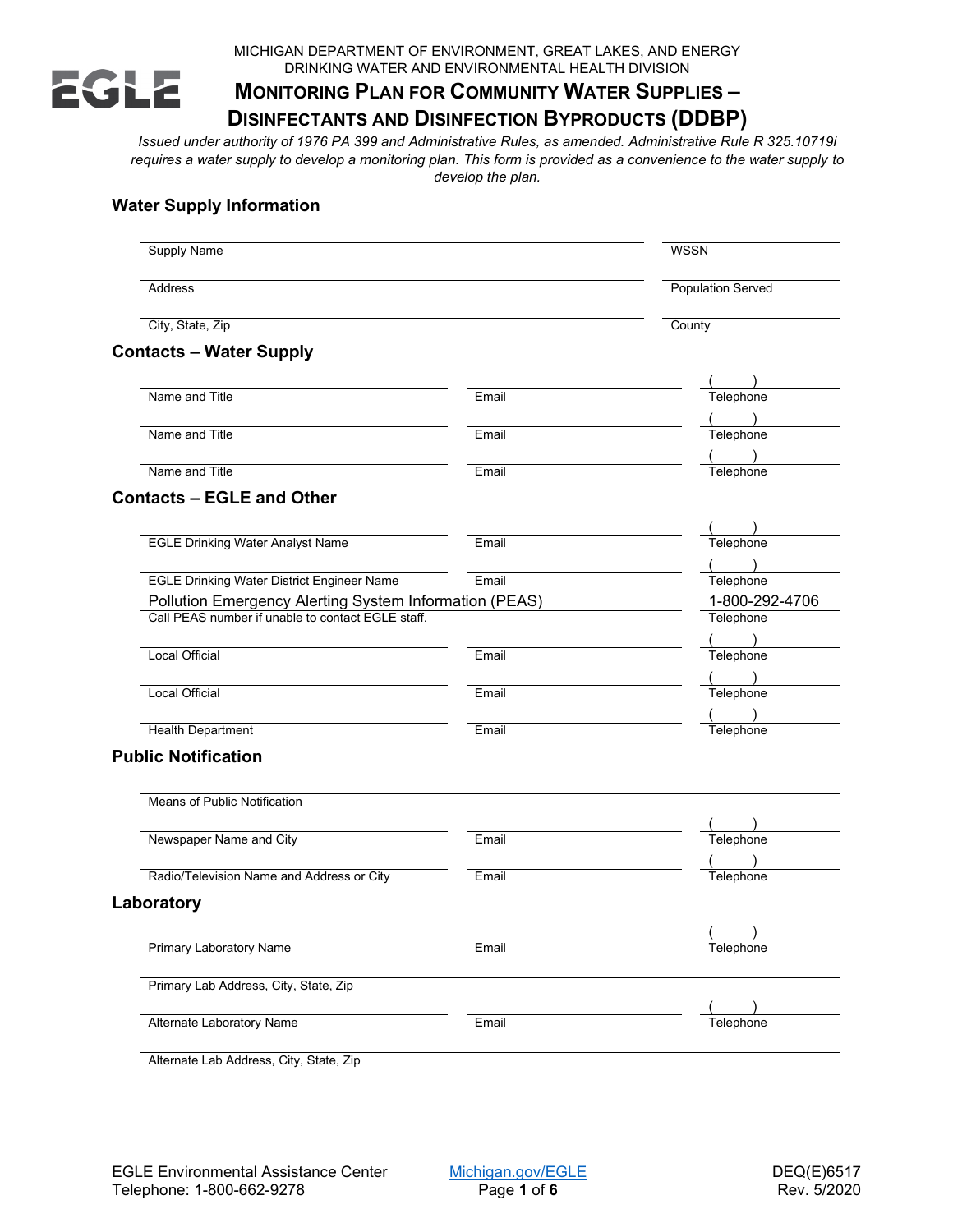DDBPR Monitoring Plan for WSSN (continued)

## **Measure Chlorine Residual** (under normal operating conditions)

 $\Box$  Check if this supply serves water disinfected with chlorine or chloramines. The residual disinfectant level must be measured at the same time and the same location as each total coliform compliance sample (includes all routine AND repeat total coliform samples).

## **Monitor Total Trihalomethanes (TTHM) and Haloacetic Acids (HAA5)**

TTHM and HAA5 Sample Sites and Monitoring Frequency

| <b>Site</b><br>Code <sup>1</sup><br>(DBP1,<br>DBP <sub>2</sub><br>etc) | <b>Sample Site Address</b> | <b>Rationale for</b><br><b>Selection</b> | <b>ROUTINE</b><br><b>Monitoring</b><br>Sample Every<br>3rd Month<br>1 Year | <b>REDUCED</b><br>Monitoring <sup>2</sup><br>Sample Every<br>$\Box$ 3rd Month<br>l 1 Year<br>3rd Year |
|------------------------------------------------------------------------|----------------------------|------------------------------------------|----------------------------------------------------------------------------|-------------------------------------------------------------------------------------------------------|
| DBP                                                                    |                            |                                          | <b>TTHM</b><br>HAA5                                                        | <b>TTHM</b><br>HAA5                                                                                   |
| DBP                                                                    |                            |                                          | <b>TTHM</b><br>HAA5                                                        | <b>TTHM</b><br>HAA5                                                                                   |
| DBP                                                                    |                            |                                          | <b>TTHM</b><br>HAA5                                                        | <b>TTHM</b><br>HAA5                                                                                   |
| DBP                                                                    |                            |                                          | <b>TTHM</b><br>HAA5                                                        | <b>TTHM</b><br>HAA5                                                                                   |
| DBP                                                                    |                            |                                          | <b>TTHM</b><br>HAA5                                                        | <b>TTHM</b><br>HAA5                                                                                   |
| DBP                                                                    |                            |                                          | <b>TTHM</b><br>HAA5                                                        | <b>TTHM</b><br>HAA5                                                                                   |

<sup>1</sup> Each Site Code is unique to a Sample Site Address. Contact EGLE if a sample site is no longer available. EGLE will help you select a new Sample Site Address and establish a new Site Code.

<sup>2</sup> Reduced monitoring can only be established after certain criteria are met. Complete this column only after consultation with EGLE. Monitor according to the routine schedule unless a reduced schedule has been approved by EGLE.

Peak historic month: \_\_\_\_\_\_\_ (month of highest byproduct formation, based on past results)

When monitoring:

- Every 1 year or every 3rd year, monitor during the peak historic month.
- Every 3rd month, check the group below that contains the peak historic month. Monitor during each of the months in the group.

January, April, July, and October  $(1<sup>st</sup>$  month of each calendar quarter)

February, May, August, and November  $(2<sup>nd</sup>$  month of each calendar quarter)

March, June, September, and December  $(3<sup>rd</sup>$  month of each calendar quarter)

**Monitor Bromate** (under normal operating conditions)

 $\Box$  Check if this supply adds ozone. This supply must collect 1 sample per month for bromate at the entry point (plant tap) of each treatment plant that uses ozone. EGLE may reduce frequency from monthly to quarterly if the bromate running annual average (RAA) is <= 0.0025 mg/L (milligrams per liter) (2.5 parts per billion [ppb]).

## **Schematic (Optional)**

 $\Box$  Check if a schematic is attached showing the sample sites in this monitoring plan.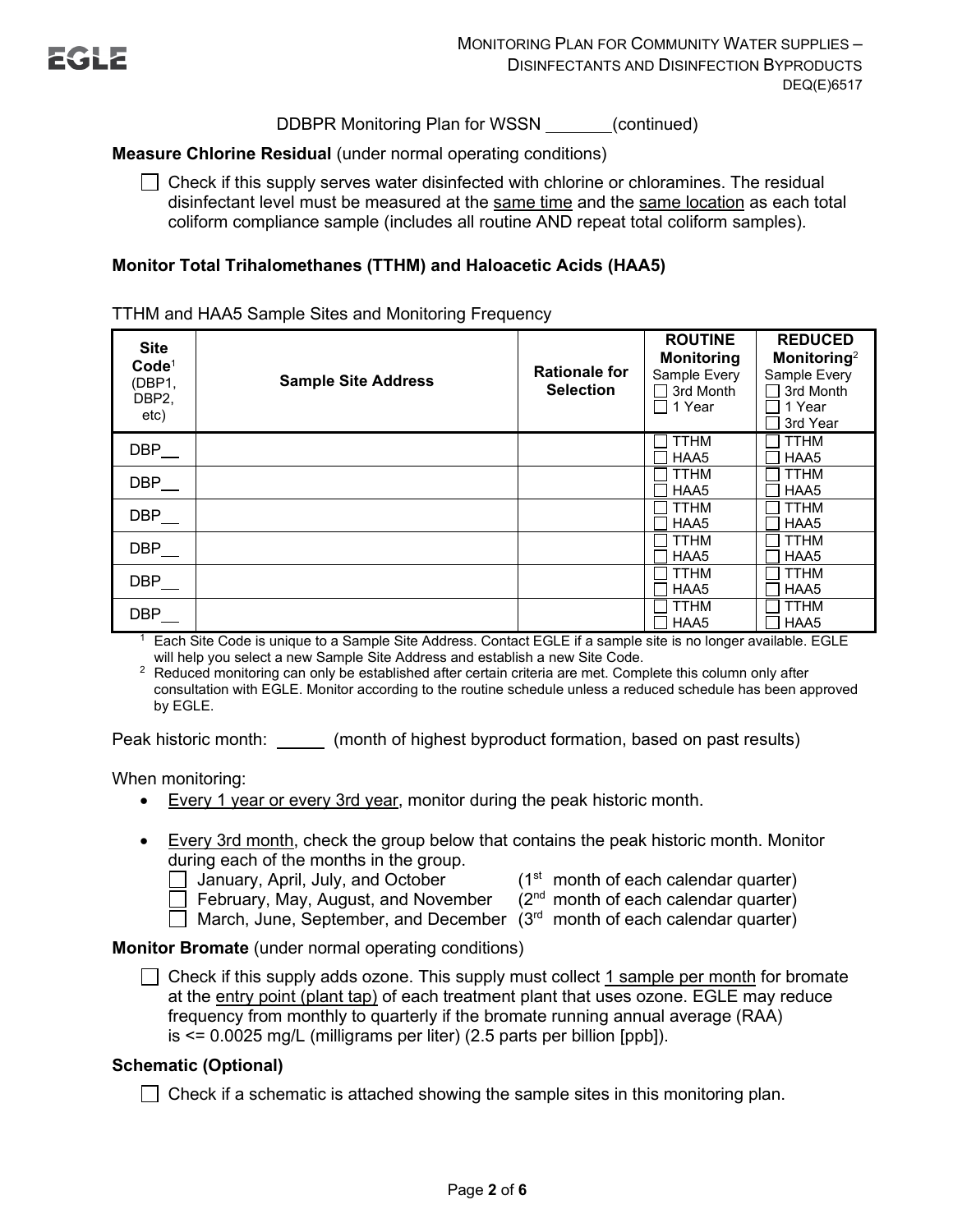

## **TTHM and HAA5 Operational Evaluation**

This supply must conduct an operational evaluation if either the TTHM or the HAA5 Operational Evaluation Level (OEL) exceeds the maximum contaminant level (MCL). This supply must submit the written report to the EGLE district office within 90 days after learning the result that causes the OEL to exceed the MCL. The OEL is an estimate of the following quarter's locational running annual average (LRAAs). OEL = 2 previous quarters' results + twice the current quarter result, all divided by 4.

## **TTHM and HAA5 Increased Monitoring**

A supply monitoring every year or every 3rd year that has any TTHM or HAA5 result above the MCL must begin collecting dual sample sets every 3rd month at all routine sites. Compliance with the MCL will be determined at the end of four consecutive quarters, including the quarter that triggered increased monitoring.

## **Sample Site Plan Completed By**

| Name              | Title  | Date        |
|-------------------|--------|-------------|
| Signature         | Email  | Telephone   |
| Water Supply Name | County | <b>WSSN</b> |

**Compliance Calculation Procedures**

See page 4 of this plan.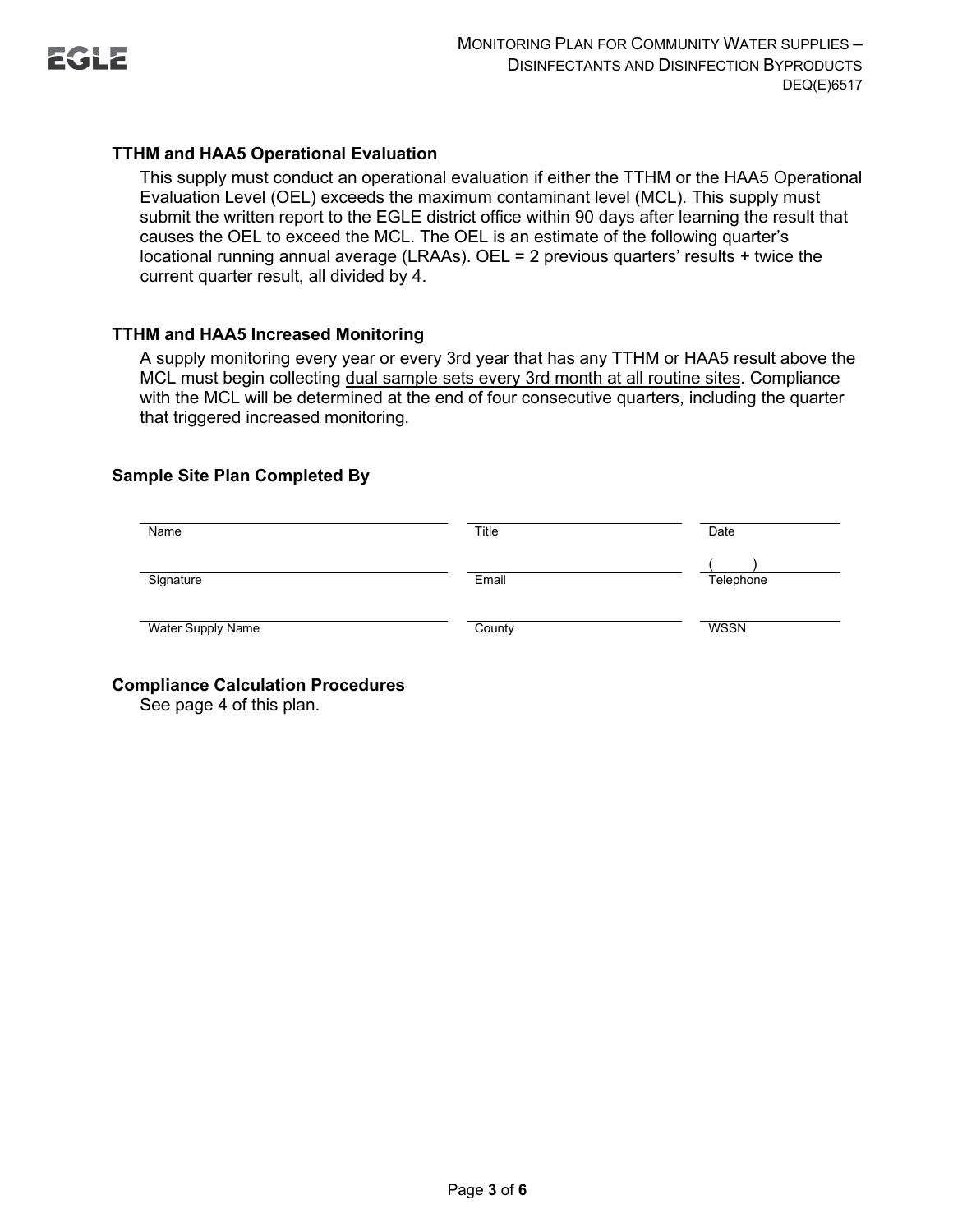

## **Compliance Calculation Procedure**

#### **General**

Where compliance is based on an RAA of monthly or quarterly samples or averages and the supply fails to monitor for TTHM, HAA5, or bromate, this failure will be treated as a monitoring violation for the entire period covered by the RAA.

All samples taken and analyzed from compliance sites must be included in determining compliance, even if that number is greater than the minimum required.

If any individual quarter's average will cause the RAA of that supply to exceed the MCL, the supply is out of compliance at the end of that quarter.

#### **Chlorine**

Chlorine maximum residual disinfectant level (MRDL) is 4.0 mg/L.

Compliance with the MRDL is based on an RAA, computed quarterly, of monthly averages of all measurements taken at the same place and time as total coliform compliance samples.

In cases where supplies switch between the use of chlorine and chloramines during the year, compliance will be based on all monitoring results of both chlorine and chloramines.

#### **TTHM and HAA5**

TTHM MCL is 0.080mg/L (80 ppb). HAA5 MCL is 0.060 mg/L (60 ppb).

Compliance with each MCL is based on the LRAA for TTHM and HAA5 at each location. If one location is out of compliance with the MCL, then the supply is out of compliance.

If monitoring annually or less frequently and no sample exceeds the MCL, the sample result for each monitoring location is considered the LRAA for that monitoring location. If a sample exceeds the MCL, the supply shall increase monitoring to a dual sample set at each location every 90 days and calculate compliance at the end of four quarters, including the quarter in which the sample exceeded the MCL.

If monitoring quarterly, the LRAA is calculated quarterly using results from each location. If the supply fails to complete four consecutive quarters of monitoring, compliance with the MCL will be based on the average of available data from the most recent four quarters. If the supply takes more than one sample per quarter at a monitoring location, an average of all samples taken in the quarter at that location will be used to determine the LRAA.

The supply is in violation of the MCL when the LRAA exceeds the MCL, based on four consecutive quarters of monitoring, or the LRAA calculated based on fewer than four quarters of data if the MCL would be exceeded regardless of the monitoring results of subsequent quarters. The supply is in violation of the monitoring requirements for each quarter that a result would be used in calculating an LRAA if the supply fails to monitor.

## **Bromate (for Supplies Using Ozone)**

Bromate MCL is 0.010 mg/L (10 ppb).

Compliance is based on an RAA of the most recent four quarters, computed quarterly, of monthly samples (or for months in which the supply takes more than one sample, the average of all samples taken during the month). If the average of samples covering any consecutive four-quarter period exceeds the MCL, the supply is in violation of the MCL and must notify the public, in addition to reporting to the EGLE. If a supply fails to complete 12 consecutive months of monitoring, compliance with the MCL for the last four-quarter compliance period is based on an average of the available data.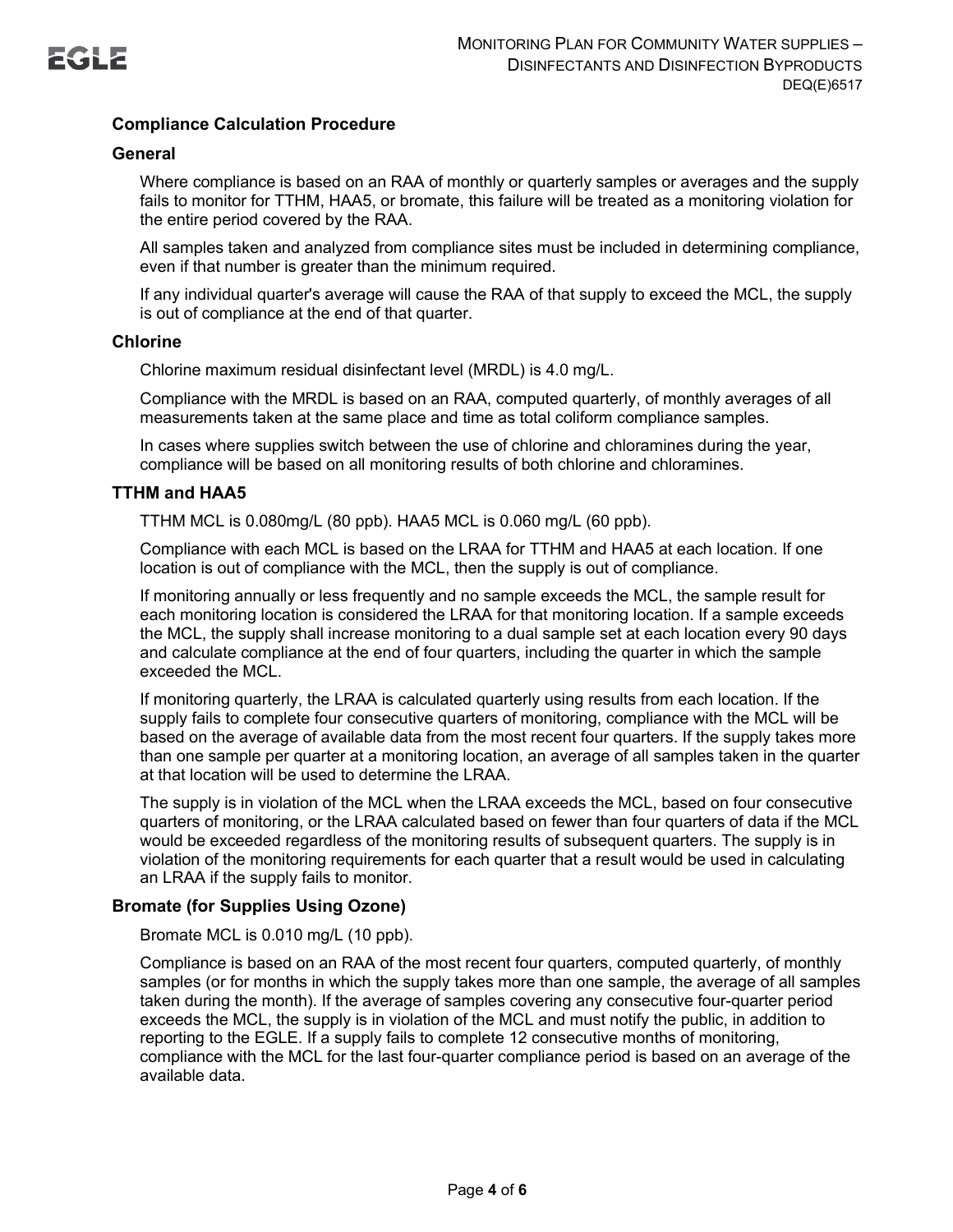DDBPR Monitoring Plan for WSSN (continued)

## **Control of Disinfection Byproduct Precursors – Total Organic Carbon (TOC) Applicability:**

 $\Box$  Check if this supply uses conventional filtration to treat surface water or groundwater under the direct influence of surface water (including softening plants). Complete remainder of this form below.

 $\Box$  Check if this supply uses a method other than conventional filtration. This supply is not required to monitor for disinfection precursors (Total Organic Carbon - TOC). However, in order to qualify for reduced monitoring for disinfection byproducts, this water supply will monitor source water TOC monthly. With EGLE approval, this supply will monitor TOC every 3rd month after the TOC RAA is less than or equal to 4.0 mg/L, based on the most recent 4 quarters of monitoring. STOP HERE - the remainder of this form does not apply.

## **Sample Sites**

 $\Box$  This supply will sample at each treatment plant using conventional filtration. Samples must be collected at the same time (may allow for the detention time in the treatment train between raw and finished water sampling points).

| Sample for                     | At…                                                                      | <b>Further Describe the</b><br><b>Specific Sample Site</b> |
|--------------------------------|--------------------------------------------------------------------------|------------------------------------------------------------|
| Alkalinity<br>Source water TOC | A point prior to any treatment                                           |                                                            |
| Finished water TOC             | The combined filter effluent no later<br>than turbidity compliance point |                                                            |

 $\Box$  This supply has more than 1 treatment plant and additional tables are attached.

## **Frequency**

Monitor monthly unless reduced to quarterly by EGLE (allowed if the treated water TOC RAA is  $\leq$  2.0 mg/L for 2 consecutive years or  $\leq$  1.0 mg/L for 1 year).

## **Treatment Technique**

Compliance with the disinfection precursors' requirements is a treatment technique to control disinfection byproduct precursors or TOC, which is the medium for the formation of disinfection byproducts TTHM and HAA5. The treatment technique requires Subpart H supplies that use conventional filtration to reduce the TOC through enhanced coagulation or enhanced softening, so that TOC settles out before the disinfection is applied. However, supplies that meet alternative compliance criteria are not required to remove TOC through enhanced coagulation or enhanced softening (i.e., not required to meet the TOC percent removal requirements).

## **Four Methods to Comply with Treatment Technique**

- A. Alternative compliance criteria (ACC). Compliance with ACC is determined quarterly.
	- 1. Raw water TOC RAA is < 2.0 mg/L
	- 2. Finished water TOC RAA is < 2.0 mg/L
	- 3. Raw water TOC RAA is  $\leq 4.0$  mg/L, raw water alkalinity RAA is  $> 60$  mg/L, and either TTHM or HAA5 RAAs are <= 0.040 mg/L and 0.030 mg/L, respectively.
	- 4. TTHM and HAA5 RAAs are <= 0.040 mg/L and 0.030 mg/L, respectively and the supply uses only chlorine for primary disinfection and maintains a residual in the distribution system.
	- 5. Source water specific ultraviolet absorption (SUVA) RAA is <= 2.0 liters per milligram meter (L/mg-m). SUVA is defined as  $UV_{254}$  divided by dissolved organic carbon.